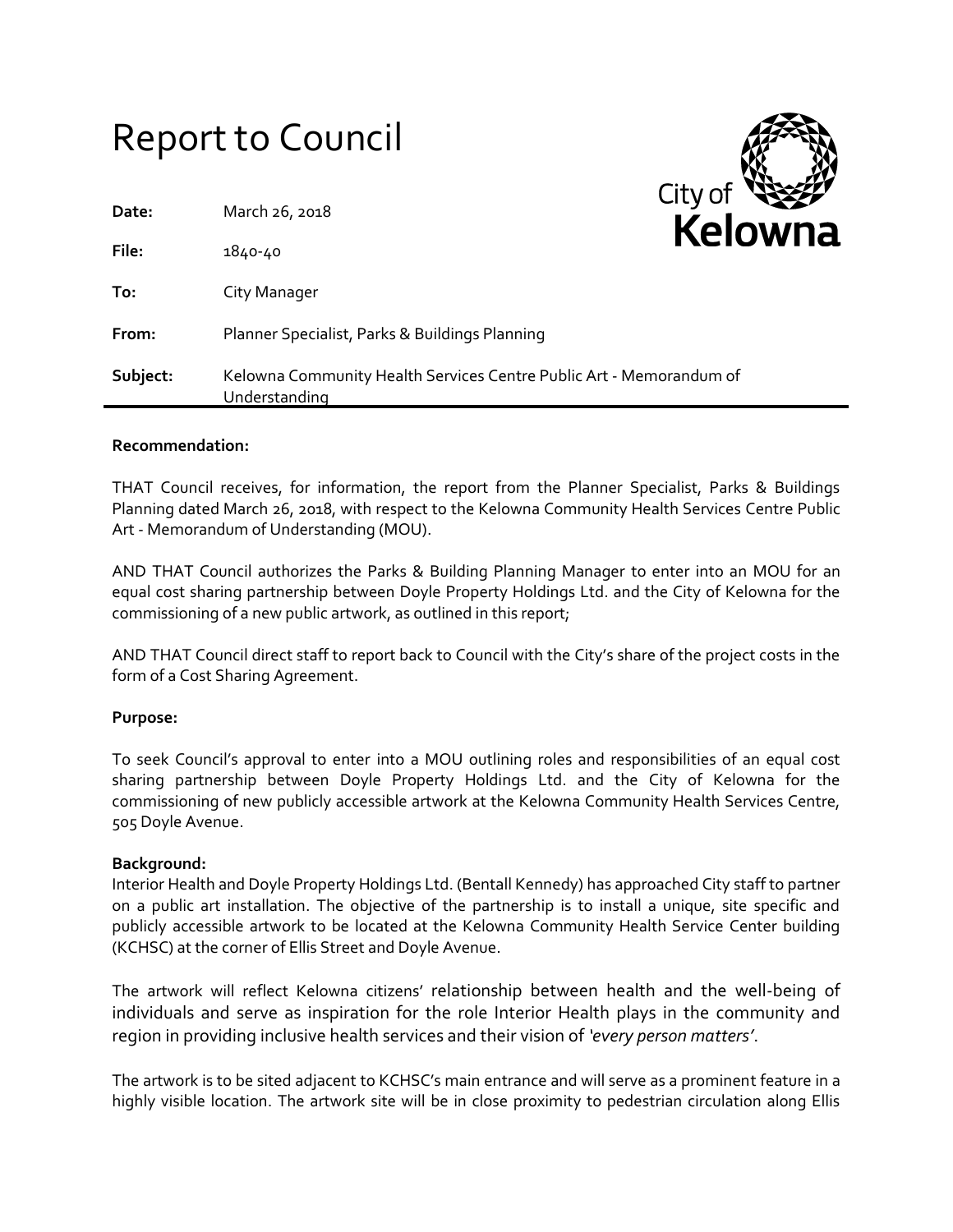Street, as well as patients and staff accessing the building. As such, this public art partnership opportunity is seen as a positive addition to the public realm.

The artwork will be owned by the City as part of the Public Art Collection. Public access to the artwork will be secured through a Statutory Right-of-Way.

Subject to Council approval, the total budget for the Project is \$120,000 and is to be an equal cost sharing partnership between Bentall Kennedy and the City. Partnership sharing will cover all artist's costs for proposal development, design development, fabrication and installation of the artwork at the location identified. Partnership sharing will also cover costs associated with the registration of a Statutory Right-of-Way, project management costs, project contingencies, and maintenance for the life of the work.

# Process

The artwork will be chosen by an open, two-stage competition. The two-stage process is intended to expand the reach and response of submissions received from the Call to Artist issued through the City's Public Art Program.

Stage 1 will be an open call to artists to submit their Expression of Interest and qualifications only, without making demands on artists' time and resources. The Expression of Interest will not require the preparation of a design proposal.

Stage 2 will involve a short-list of  $3$ -5 artists from Stage 1 to be invited to provide detailed design proposals. An honorarium will be paid to each invited artists to offset some of the costs of development of their proposal.

Subject to Council approval, selection of the artist is anticipated to be sometime between August and September 2018. Installation and completion of the artwork is anticipated for spring of 2020.

## Memorandum of Understanding

A MOU will establish the project understanding and respective roles, responsibilities and obligations between the artwork partners. Details of the MOU will outline the following project areas:

- Key stakeholders involved in the partnership;
- Project understanding, including goals and vision for the artwork;
- Roles and responsibilities between partners;
- Project budget and financial contributions;
- Artist and artwork selection process;
- Ownership and permission rights;
- **•** Terms and conditions for cancellation;
- Duration and project schedule;
- Insurance and permit requirements;